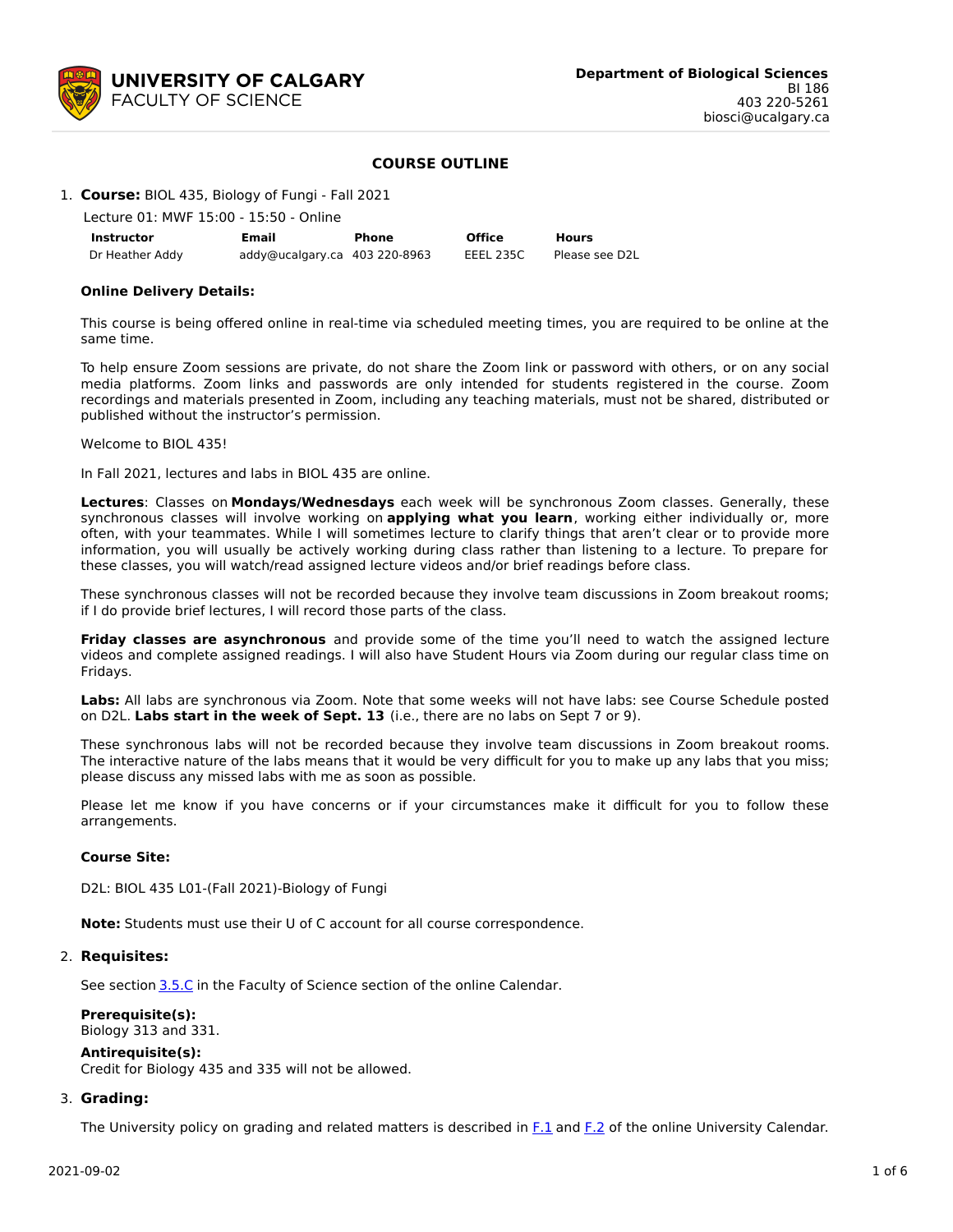In this course, overall grades will be determined following the information outlined below.

In BIOL 435, I use a grading approach called **specifications grading**, in which your course grade is not based on the percentage score you earn on assignments but rather on how many and which assignments you successfully complete. Each assignment is graded according to a rubric that outlines the specifications for that assignment. More information on grading of assignments is provided below the table and on D2L. Due dates for all assessments are available on D2L.

To earn a given letter grade, you must successfully complete all the requirements listed for that letter grade, as indicated in the table below. The table may look daunting but don't panic! Many of the assignments are brief and are designed to help you stay on track; they also help me know what material is not yet clear to you.

The table below summarizes the requirements for each letter grade, with information on  $+$ ,  $-$ , and F grades provided below the table. The **Pass** and **High Pass** categories are described briefly in the "More Information" section below.

|                                                                           | Requirements for each letter grade*<br>(to earn a grade, meet all of the requirements in that column) |      |          |                     |  |
|---------------------------------------------------------------------------|-------------------------------------------------------------------------------------------------------|------|----------|---------------------|--|
|                                                                           |                                                                                                       |      |          |                     |  |
| Component                                                                 | D                                                                                                     | c    | в        | A                   |  |
|                                                                           |                                                                                                       |      |          |                     |  |
| <b>Course Goals &amp; Background</b>                                      | X                                                                                                     | Yes  | Yes      | Yes                 |  |
| Avg score on 5 Assigned Reading/Video Quizzes                             | 60%                                                                                                   | 70%  | 75%      | 85%                 |  |
| (lowest score dropped)                                                    |                                                                                                       |      |          | $(A^+ = 90\%)$      |  |
| <b>Class Prep Questions</b>                                               | 3/6                                                                                                   | 3/6  | 4/6      | 5/6                 |  |
| <b>Lab Prep Questions</b>                                                 | 4/8                                                                                                   | 5/8  | 6/8      | 7/8                 |  |
| <b>Explanation &amp; Analogy Assignments</b>                              | X                                                                                                     | 1/3  | 2/3      | 2/3                 |  |
|                                                                           |                                                                                                       |      |          | (High Pass on 1)    |  |
| Critique of TV show/movie/book chapters                                   | X                                                                                                     | X    | $\times$ | Yes                 |  |
|                                                                           |                                                                                                       |      |          | (Pass or High Pass) |  |
| <b>Course Wrap-up</b>                                                     |                                                                                                       |      |          |                     |  |
| o Course Goals Revisited                                                  | X                                                                                                     | Yes  | Yes      | Yes                 |  |
| Course Reflection<br>$\circ$                                              |                                                                                                       |      |          |                     |  |
| "Elevator pitch"<br>$\circ$                                               | X                                                                                                     | X    | Yes      | Yes                 |  |
|                                                                           | X                                                                                                     | X    | $\times$ | Yes                 |  |
|                                                                           |                                                                                                       |      |          | (High Pass on 2)    |  |
| Active contribution to Lecture Team Assignments<br>(done in class)        | 7/11                                                                                                  | 8/11 | 9/11     | 10/11               |  |
| Active contribution to Lab Team Assignments (due<br>at end of lab period) | 4/8                                                                                                   | 5/8  | 6/8      | 7/8                 |  |
| <b>Peer Feedback Surveys</b>                                              | 2/2                                                                                                   | 2/2  | 2/2      | 2/2                 |  |
| (mid- and end-of-term)                                                    |                                                                                                       |      |          |                     |  |

\* Determination of "+", "-" and F letter grades (see D2L for examples showing how various grades are earned):

If your work does not successfully meet**all** requirements for a D grade, you will earn an F grade.

- If your work exceeds **all** requirements for a given letter grade, you will earn a "+"-letter grade.
- If your work does not successfully meet**one** (and **only one**) of the specifications required for a given letter gradeand meets all of the specifications for the next-lower letter grade, you will earn a "-" letter grade

#### **More information on Grading:**

All assignments are marked using "pass/fail" rubrics but because you can revise and re-submit (once) work that does not yet meet expectations using a free pass as outlined below, I use the terms "Pass" and "Not Yet" rather than "pass/fail".

- You will have **5 'free passes'** that can be used to re-submit assignments. The completed free pass and revised assignment must be submitted within one week (7 days) of the graded assignment being returned to you. There is only one free pass per assignment and one re-submission per free pass. The free pass must be completed and attached to the re-submitted assignment.
- Free passes can also be used to**extend the due date for some assignments** by up to one week after the original due date; information on D2L indicates which assignments are eligible for this extension. Free passes are not transferable to other students.
- Each **team** will have **3 free passes** that can be used to re-submit team assignments, following the same procedures as described for individual free passes. These team passes cannot be used for extending the deadlines of team assignments, nor for individual assignments.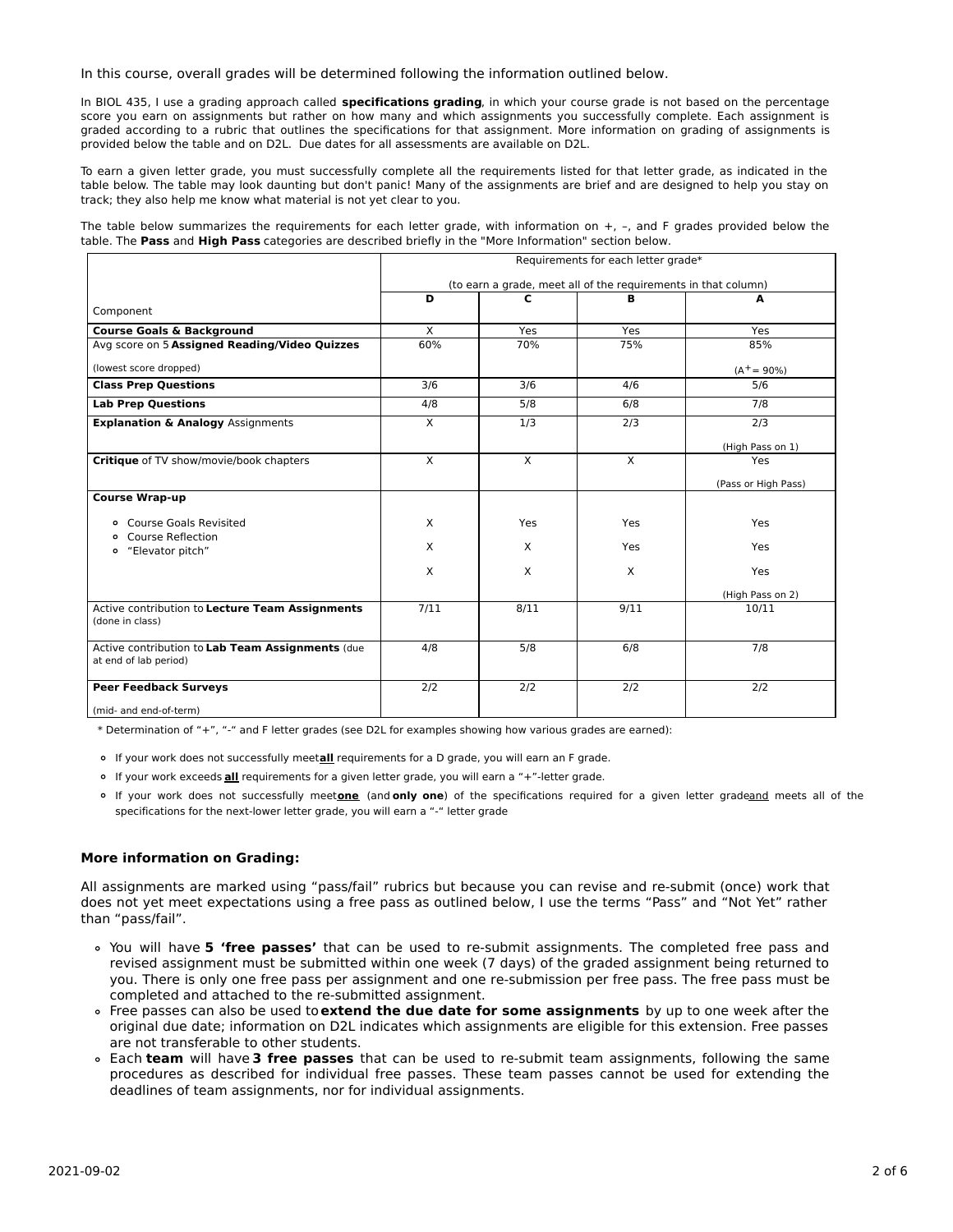#### **How are the various assignments marked?**

The **Course Goals & Background Assignment**, **Class Prep Questions & Lab Prep Questions** are marked **Pass** if they are submitted on time, answer all components of the questions, and demonstrate thought & genuine effort and marked **Not Yet** if they do not meet these specifications (e.g., if a question is left blank).

A free pass cannot be used to extend the deadline for these assignments but can be used to re-submit it if earns a Not Yet.

The **Explanation & Analogy Assignments**, the **Critique** and the **Course Wrap Up** components are marked **High Pass/Pass/Not Yet**, as per the descriptions below:

**Not Yet**: work does not meet specifications of assignment. Partial understanding is evident but there are significant gaps/errors in content and/or communication. Needs further work and/or more review. A free pass can be used for most assignments to resubmit work that earned a Not Yet.

**Pass**: work meets specifications of assignment and demonstrates good understanding of concepts/material with only one or two minor inaccuracies. Communication is mostly clear and complete. A free pass can be used for most assignments to resubmit work that earned a Pass, if you want to try for a High Pass.

**High Pass**: Work meets or exceeds specifications and demonstrates mastery of material. Communication is clear, complete and accurate. Presentation is professional with attention paid to details such that the work could be used as an example for other students.

- For an A grade, you must earn High Pass on a certain number of these assignments, as outlined in the grade table above (and see D2L for more-detailed examples
- Free passes can be used to extend the deadline for these assignments and to re-submit a revised version

**Team Assignments** are marked as **High Pass/ Pass/Not Yet**, as outlined above. Note that your team does**not** have to earn High Pass on a specific number of assignments to earn a specific letter grade.

Team free passes cannot be used to extend the deadline for these team assignments, but they can be used to re-submit a revised version if it earns Not Yet.

The University of Calgary offers a [flexible](https://www.ucalgary.ca/pubs/calendar/current/f-1-3.html) grade option, Credit Granted (CG) to support student's breadth of learning and student wellness. Faculty units may have additional requirements or restrictions for the use of the CG grade at the faculty, degree or program level. To see the full list of Faculty of Science courses where CG is not eligible, please visit the following website: [https://science.ucalgary.ca/current-students/undergraduate/program](https://science.ucalgary.ca/current-students/undergraduate/program-advising/flexible-grading-option-cg-grade)advising/flexible-grading-option-cg-grade

### 4. **Missed Components Of Term Work:**

The university has suspended the requirement for students to provide evidence for absences. Please do not attend medical clinics for medical notes or Commissioners for Oaths for statutory declarations.

In the event that a student legitimately fails to submit any online assessment on time (e.g. due to illness etc...), please contact the course coordinator, or the course instructor if this course does not have a coordinator to arrange for a re-adjustment of a submission date. Absences not reported within 48 hours will not be accommodated. If an excused absence is approved, one possible arrangement is that the percentage weight of the legitimately missed assignment could also be pro-rated among the components of the course. This option is at the discretion of the coordinator and may not be a viable option based on the design of this course.

#### 5. **Scheduled Out-of-Class Activities:**

There are no scheduled out of class activities for this course.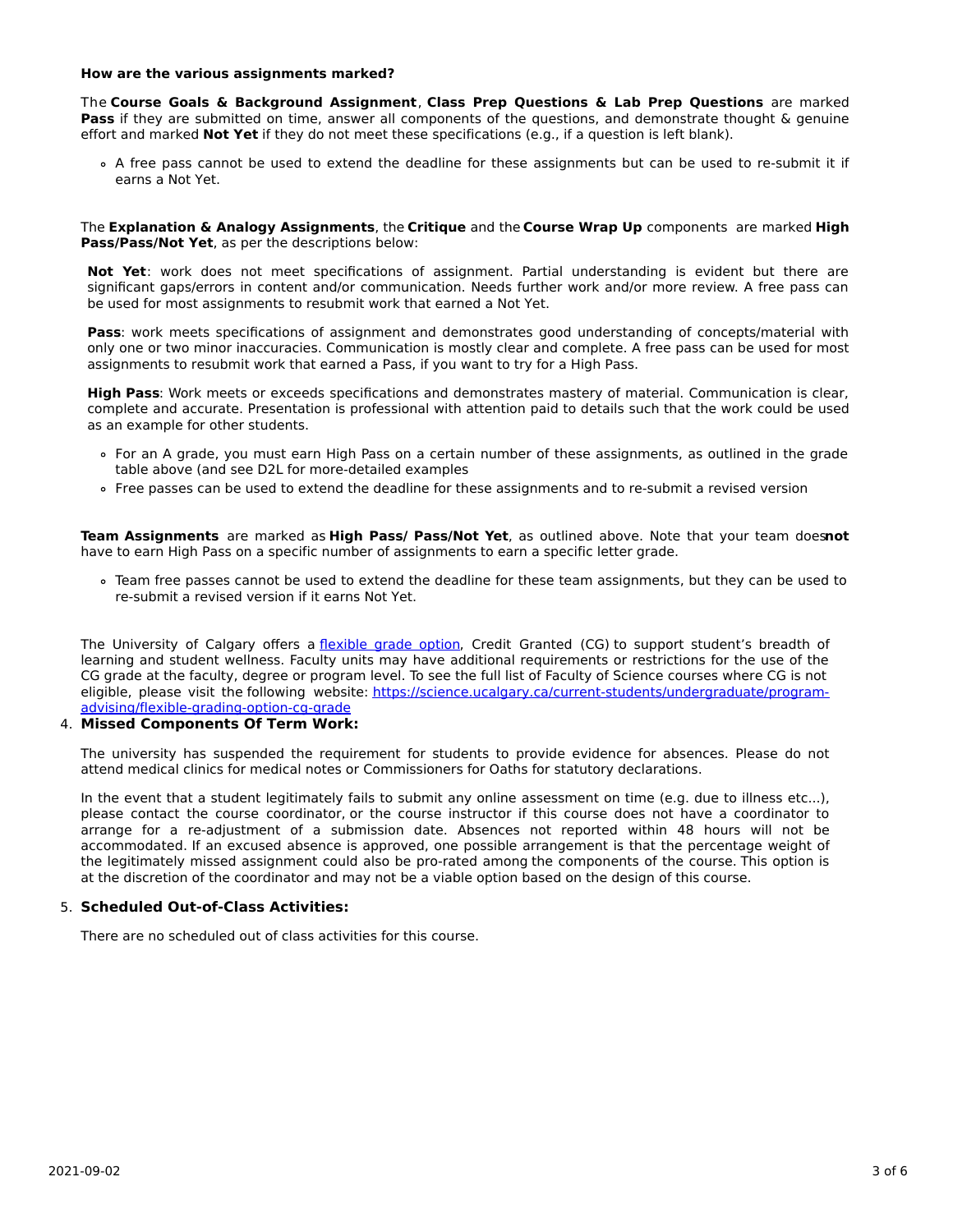# 6. **Course Materials:**

Required Textbook(s):

Jens Petersen, The Kingdom of Fungi : Princeton University Press.

Links to assigned readings, videos or other resources will be provided on D2L.

There is also an optional book for this course available through the UC library as well as at the UC bookstore: Merlin Sheldrake (2020). How Fungi Make our Worlds, Change our Minds & Shape Our Futures (Random House).

For the Critique assignment (required only for the A grade), you can choose to critique two chapters from this book or you can do the critique on a TV show or movie (details on D2L). I have selected two chapters from this book that are available as pdfs, but you could choose two other chapters of interest to you. Even if you don't choose to do the critique, I'd recommend reading this book—it is an excellent and entertaining book.

In order to successfully engage in their learning experiences at the University of Calgary, students taking online, remote and blended courses are required to have reliable access to the following technology:

- A computer with a supported operating system, as well as the latest security, and malware updates;
- A current and updated web browser;
- Webcam/Camera (built-in or external);
- Microphone and speaker (built-in or external), or headset with microphone;
- Current antivirus and/or firewall software enabled;
- Stable internet connection.

For more information please refer to the UofC [ELearning](https://elearn.ucalgary.ca/technology-requirements-for-students) online website.

# 7. **Examination Policy:**

The quizzes on assigned readings/videos will be available on D2L for three days prior to the required completion date. The quizzes are designed to be completed in approximately 15 minutes; you can attempt each quiz twice. These quizzes are designed to test your understanding of the lecture videos/readings and thus are closed book and to be completed individually.

Students should also read the Calendar, **[Section](http://www.ucalgary.ca/pubs/calendar/current/g.html) G**, on Examinations.

# 8. **Approved Mandatory And Optional Course Supplemental Fees:**

There are no mandatory or optional course supplemental fees for this course.

# 9. **Writing Across The Curriculum Statement:**

For all components of the course, in any written work, the quality of the student's writing (language, spelling, grammar, presentation etc.) can be a factor in the evaluation of the work. See also Section [E.2](http://www.ucalgary.ca/pubs/calendar/current/e-2.html) of the University Calendar.

# 10. **Human & Living Organism Studies Statements:**

Students will not participate as subjects or researchers in human studies.

See also [Section](http://www.ucalgary.ca/pubs/calendar/current/e-5.html) E.5 of the University Calendar.

**STUDIES IN THE BIOLOGICAL SCIENCES INVOLVE THE USE OF LIVING AND DEAD ORGANISMS.** Students taking laboratory and field-based courses in these disciplines can expect involvement with and experimentation on such materials. Students perform dissections on dead or preserved organisms in some courses. In particular courses, students experiment on living organisms, their tissues, cells, or molecules. Sometimes field work requires students to collect a variety of living materials by many methods, including humane trapping.

All work on humans and other animals conforms to the Helsinki Declaration and to the regulations of the Canadian Council on Animal Care. The Department strives for the highest ethical standards consistent with stewardship of the environment for organisms whose use is not governed by statutory authority. Individuals contemplating taking courses or majoring in one of the fields of study offered by the Department of Biological Sciences should ensure that they have fully considered these issues before enrolling. Students are advised to discuss any concern they might have with the Undergraduate Program Director of the Department.

Students are expected to be familiar with **[Section](http://www.ucalgary.ca/pubs/calendar/current/sc-4-1.html) SC.4.1** of the University Calendar.

# 11. **Reappraisal Of Grades:**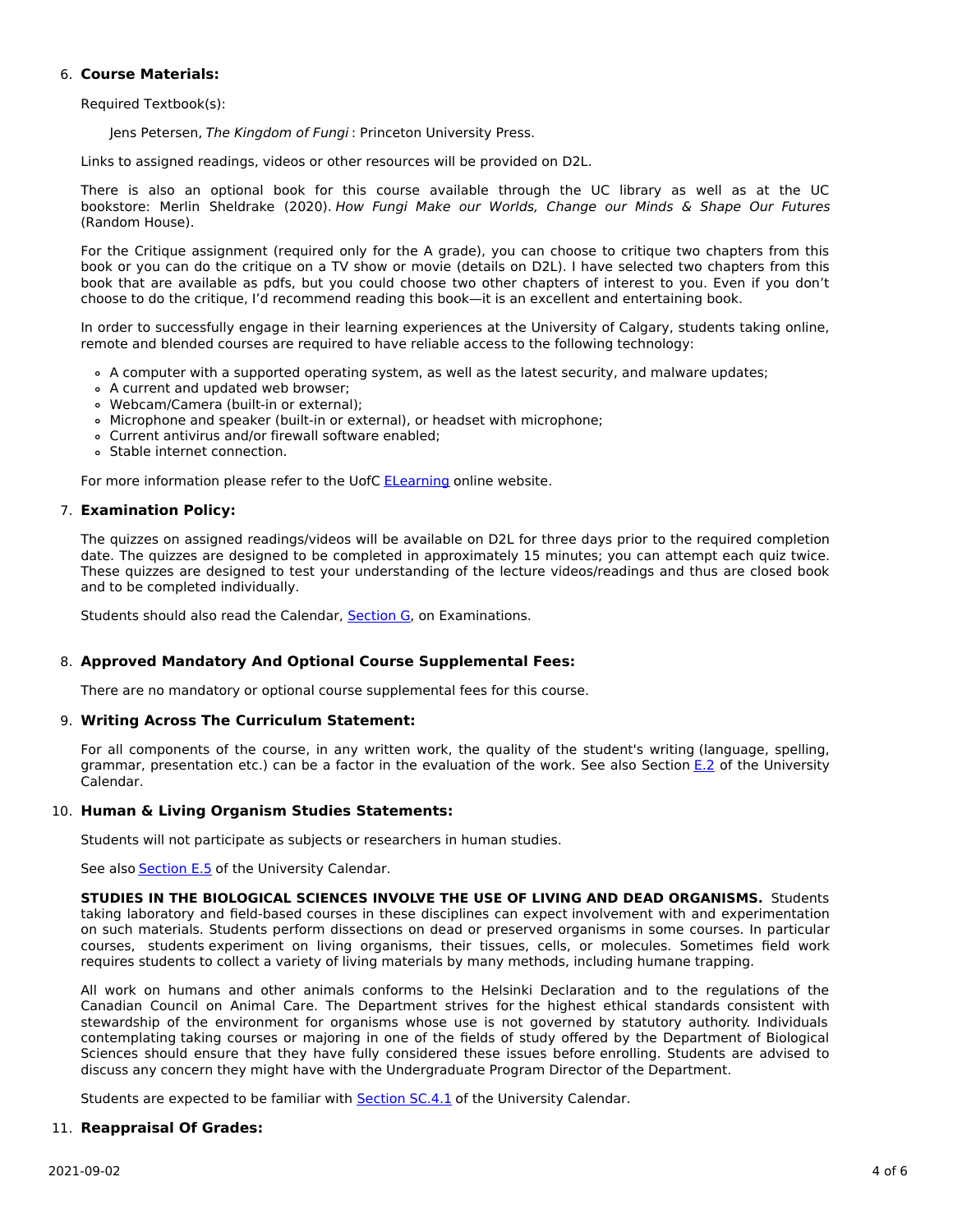A student wishing a reappraisal, should first attempt to review the graded work with the Course coordinator/instructor or department offering the course. Students with sufficient academic grounds may request a reappraisal. Non-academic grounds are not relevant for grade reappraisals. Students should be aware that the grade being reappraised may be raised, lowered or remain the same. See [Section](http://www.ucalgary.ca/pubs/calendar/current/i-3.html) I.3 of the University Calendar.

- a. **Term Work:** The student should present their rationale as effectively and as fully as possible to the Course coordinator/instructor within **ten business days** of either being notified about the mark, or of the item's return to the class. If the student is not satisfied with the outcome, the student shall submit the Reappraisal of Graded Term work form to the department in which the course is offered within 2 business days of receiving the decision from the instructor. The Department will arrange for a reappraisal of the work within the next ten business days. The reappraisal will only be considered if the student provides a detailed rationale that outlines where and for what reason an error is suspected. See sections [I.1](http://www.ucalgary.ca/pubs/calendar/current/i-1.html) and [I.2](http://www.ucalgary.ca/pubs/calendar/current/i-2.html) of the University Calendar
- b. **Final Exam:**The student shall submit the request to Enrolment Services. See [Section](http://www.ucalgary.ca/pubs/calendar/current/i-3.html) I.3 of the University Calendar.

# 12. **Other Important Information For Students:**

- a. **Mental Health** The University of Calgary recognizes the pivotal role that student mental health plays in physical health, social connectedness and academic success, and aspires to create a caring and supportive campus community where individuals can freely talk about mental health and receive supports when needed. We encourage you to explore the mental health resources available throughout the university community, such as counselling, self-help resources, peer support or skills-building available through the SU Wellness Centre (Room 370, MacEwan Student Centre, Mental Health [Services](https://www.ucalgary.ca/wellnesscentre/services/mental-health-services) Website) and the Campus Mental Health Strategy website [\(Mental](http://www.ucalgary.ca/mentalhealth) Health).
- b. **SU Wellness Services:** For more information, see [www.ucalgary.ca/wellnesscentre](http://www.ucalgary.ca/wellnesscentre) or call [403-210-9355.](tel:4032109355)
- c. **Sexual Violence:** The Sexual Violence Support Advocate, Carla Bertsch, can provide confidential support and information regarding sexual violence to all members of the university community. Carla can be reached by email [\(svsa@ucalgary.ca](mailto:svsa@ucalgary.ca)) or phone at [403-220-2208](tel:4032202208). The complete University of Calgary policy on sexual violence can be viewed at [\(https://www.ucalgary.ca/legal-services/sites/default/files/teams/1/Policies-Sexual](https://www.ucalgary.ca/legal-services/sites/default/files/teams/1/Policies-Sexual-and-Gender-Based-Violence-Policy.pdf)and-Gender-Based-Violence-Policy.pdf)
- d. **Misconduct:** Academic integrity is the foundation of the development and acquisition of knowledge and is based on values of honesty, trust, responsibility, and respect. We expect members of our community to act with integrity. Research integrity, ethics, and principles of conduct are key to academic integrity. Members of our campus community are required to abide by our institutional Code of [Conduct](https://www.ucalgary.ca/legal-services/sites/default/files/teams/1/Policies-Code-of-Conduct.pdf) and promote academic integrity in upholding the University of Calgary's reputation of excellence. Some examples of academic misconduct include but are not limited to: posting course material to online platforms or file sharing without the course instructor's consent; submitting or presenting work as if it were the student's own work; submitting or presenting work in one course which has also been submitted in another course without the instructor's permission; borrowing experimental values from others without the instructor's approval; falsification/fabrication of experimental values in a report. Please read the following to inform yourself more on academic integrity:

Student [Handbook](https://www.ucalgary.ca/live-uc-ucalgary-site/sites/default/files/teams/9/AI-Student-handbook-1.pdf) on Academic Integrity Student Academic Misconduct [Policy](https://www.ucalgary.ca/legal-services/sites/default/files/teams/1/Policies-Student-Academic-Misconduct-Policy.pdf) and [Procedure](https://www.ucalgary.ca/legal-services/sites/default/files/teams/1/Policies-Student-Academic-Misconduct-Procedure.pdf) [Research](https://www.ucalgary.ca/legal-services/sites/default/files/teams/1/Policies-Research-Integrity-Policy.pdf) Integrity Policy

Additional information is available on theStudent Success Centre [Academic](https://ucalgary.ca/student-services/student-success/learning/academic-integrity) Integrity page

# e. **Academic Accommodation Policy:**

It is the student's responsibility to request academic accommodations according to the University policies and procedures listed below. The student accommodation policy can be found at: <https://www.ucalgary.ca/legal-services/sites/default/files/teams/1/Policies-Student-Accommodation-Policy.pdf>

Students needing an accommodation because of a disability or medical condition should communicate this need to Student Accessibility Services in accordance with the Procedure for Accommodations for Students with Disabilities: [https://www.ucalgary.ca/legal-services/sites/default/files/teams/1/Policies-Accommodation](https://www.ucalgary.ca/legal-services/sites/default/files/teams/1/Policies-Accommodation-for-Students-with-Disabilities-Procedure.pdf)for-Students-with-Disabilities-Procedure.pdf.

Students needing an accommodation in relation to their coursework or to fulfil requirements for a graduate degree, based on a Protected Ground other than Disability, should communicate this need, by filling out the Request for Academic [Accommodation](https://science.ucalgary.ca/sites/default/files/teams/1/request-accommodation-academic-courses.pdf) Form and sending it to Lisa Gieg by emai[llmgieg@ucalgary.ca](mailto:lmgieg@ucalgary.ca) preferably 10 business days before the due date of an assessment or scheduled absence.